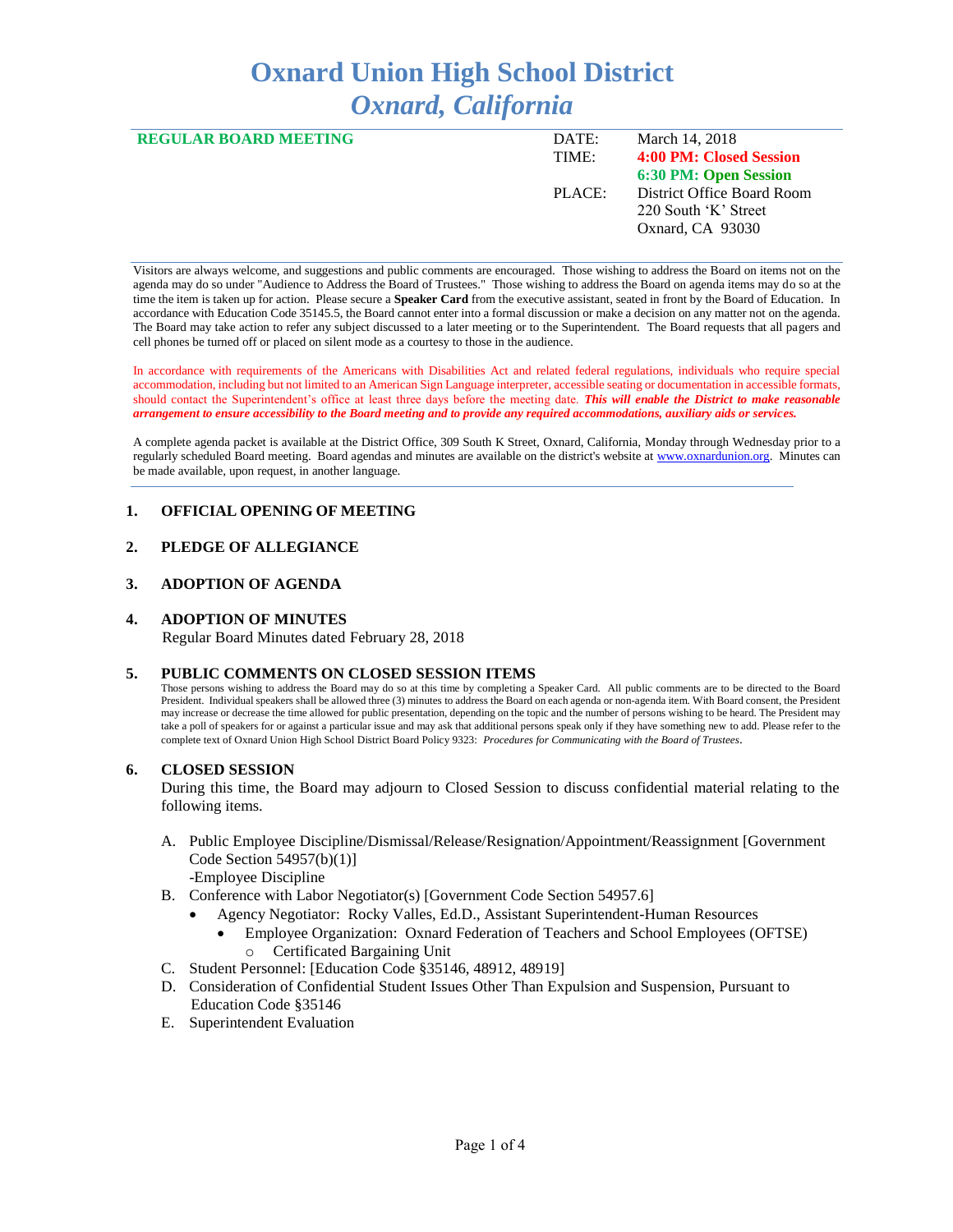## Board Meeting Agenda March 14, 2018

F. Conference with Real Property Negotiator (Govt. Code § 54956.8)

 PROPERTY: 50-acres of 107.25 acres located at or near 1825 Camino del Sol, Oxnard, CA (southeast corner of N. Rose Ave. and Cesar Chaves Dr.) Ventura County Assessor Parcel No. 214-0- 020-595

AGENCY NEGOTIATOR: Sid Albaugh, Assistant Superintendent Business Services Business Services and Dr. Joel Kirschenstein, Consultant Sage Realty Group Inc.

NEGOTIATING PARTIES: Brian Edward Maulhardt, as Trustee of the Brian Edward Maulhardt Children's Support Trust

- UNDER NEGOTIATION: Price and terms of payment
- G. Conference with Real Property Negotiator (Govt. Code § 54956.8)

PROPERTY: Multiple District-owned parcels, including: (1) Bell Ranch Property, Assessor Parcel No. ("APN") 156-0-180-385, Camarillo, California; (2) South of Oxnard High School, APN 183-0-030-180; (3) District Office Campus, 220, 309, and 315 South K Street, Oxnard, CA, APNs 202-0-010-630 & -740; (4) Hueneme Road Adult School, 527 W Hueneme Road, Oxnard, CA, APN 222-0-082-625; (5) 280 and 300 Skyway Drive, Camarillo, CA, APN 230-0-130-105; and (6) 15 Stearman Street, Camarillo, CA, APN 230-0-130-115 AGENCY NEGOTIATOR: Sid Albaugh, Assistant Superintendent Business Services and Dr. Joel Kirschenstein, Consultant Sage Realty Group Inc. NEGOTIATING PARTIES: To be determined UNDER NEGOTIATION: Price and terms of payment.

H. Conference with Real Property Negotiator (Govt. Code § 54956.8) PROPERTY: 7.6 Acres located 1800 Solar Drive, Oxnard, CA, Ventura County Assessor Parcel No. 213-0-070-045 AGENCY NEGOTIATOR: Sid Albaugh, Assistant Superintendent Business Services and Dr. Joel Kirschenstein, Consultant Sage Realty Group Inc. NEGOTIATING PARTIES: NAI Capital UNDER NEGOTIATION: Price and terms of payment.

# **7. RECONVENE IN PUBLIC: REPORT ON CLOSED SESSION ACTION**

# **8. PUBLIC HEARING**

➢ 2018-2021 Certificated Bargaining Agreement Initial Sunshine Proposal

# **9. ACTION ITEMS**

A. Receipt of Oxnard Federation of Teachers and School Employees Certificated Bargaining Unit's Sunshine Initial Proposal for the 2018-2021 Successor Agreement

## **10. RECOGNITION**

- **Student Celebrations** 
	- ✓ **PHS – Dedicated Student Award - Brandon Lyons**
	- ✓ **PHS – Business Academy**

## **11. PUBLIC COMMENTS TO ADDRESS THE BOARD OF TRUSTEES**

Those persons wishing to address the Board may do so at this time by completing a Speaker Card. All public comments are to be directed to the Board President. Individual speakers shall be allowed three (3) minutes to address the Board on each agenda or non-agenda item. With Board consent, the President may increase or decrease the time allowed for public presentation, depending on the topic and the number of persons wishing to be heard. The President may take a poll of speakers for or against a particular issue and may ask that additional persons speak only if they have something new to add. Please refer to the complete text of Oxnard Union High School District Board Policy 9323: *Procedures for Communicating with the Board of Trustees.*

# **12. SUPERINTENDENT'S REPORT**

# **13. STUDENT REPRESENTATIVE TO THE BOARD – ANGELINE CESAR**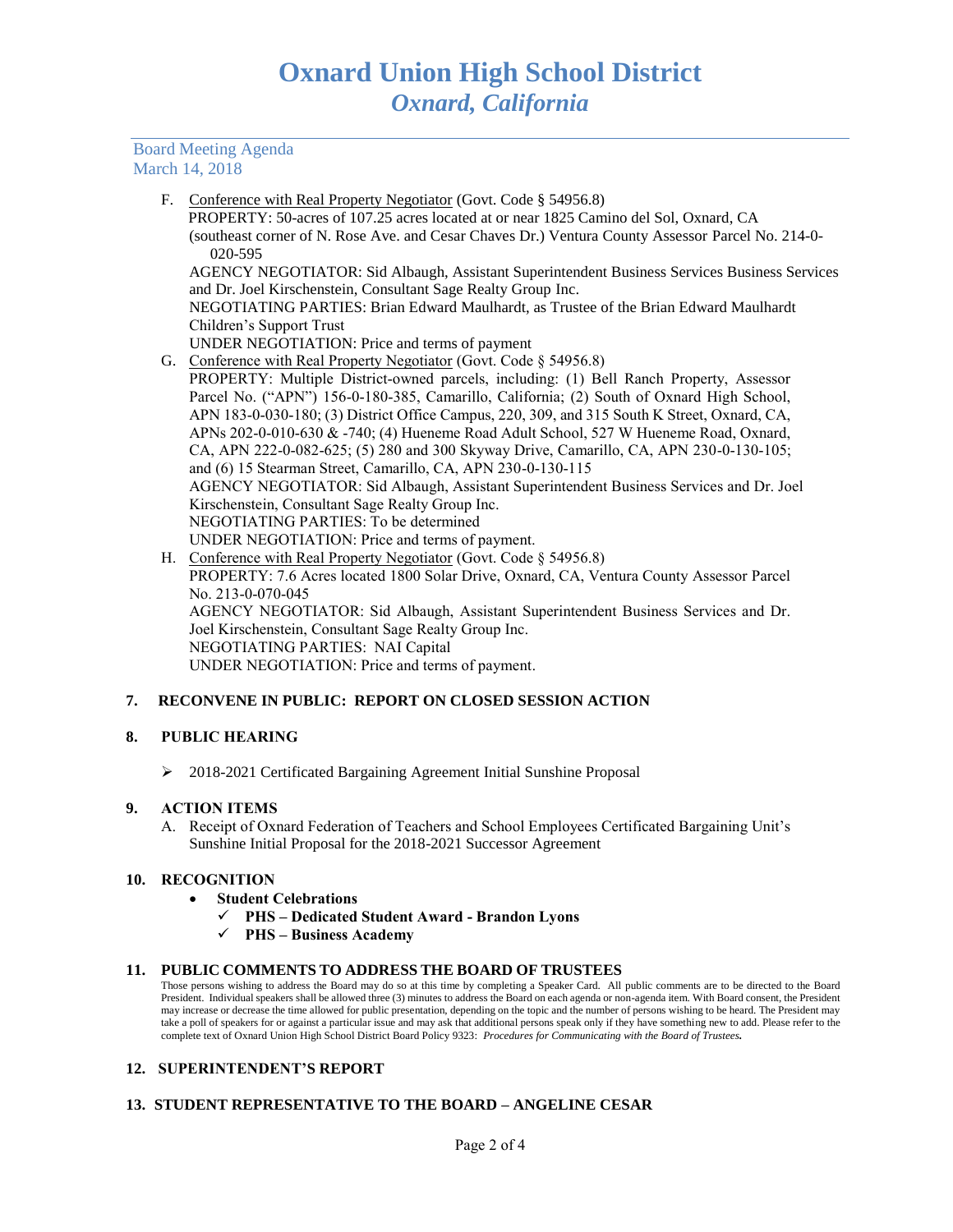Board Meeting Agenda March 14, 2018

## **14. CONSENT CALENDAR**

#### **Business Services**

- A. Consideration of Approval of Donations, February 6 March 3, 2018
- B. Consideration of Approval of Purchase Orders, February 16 March 1, 2018
- C. Consideration of Approval to Award Contract to Jones & Madhavan Architecture Engineering for Oxnard High School Pool Deck Restoration Project
- D. Consideration of Approval of Notice of Completion for Track and Field Modifications Project by California Electric Company at ACHS, HHS, OHS and PHS
- E. Consideration of Approval of Notice of Completion for Track Replacement Project by Beynon at **HHS**
- F. Consideration of Approval of Notice of Completion for Track Replacement Project by Beynon at ACHS, OHS and PHS

#### **Educational Services**

- G. Consideration of Approval of Non-Public Schools Placements (NPS), According to the Students' IEP Teams and the Director of Special Education
- H. Consideration of Approval of Renewal for 2018-19 AVID Agreement
- I. Consideration of Approval to Reject all Proposals for RFQ/P #562 Internet Access Services
- J. Consideration of Approval of the Oxnard Union High School District 2016-17 Local Educational Agency (LEA) Plan Evaluation
- K. Consideration of Approval of Renewal Memorandum of Understanding between the Oxnard Union High School District and the Mixteco/Indigena Community Organizing Project (MICOP) for Interpreter Services
- L. Consideration of Approval of Agreement between Oxnard Union High School District and Dignity Health, St. John's Hospital
- M. Consideration of Approval of Stipulated Student Expulsions by Agreement of the School Principal, the Student, and the Students' Parent/Guardian, as per Board Policy 5144, Section 22
- N. Consideration of Approval of a Hearing Panel's Recommendation to Expel a Student as per Board Policy 5144 and Education Code 48918

#### **Human Resources**

O. Consideration of Approval of Personnel Items

## **15. ACTION ITEMS**

#### **Business Services**

B. Consideration of Approval of the 2018 Facilities Master Plan - Project List

#### **Educational Services**

C. Consideration of Approval of Renewal Memorandum of Understanding between Oxnard Union High School District and Vista Real Public Charter – 2018 Summer School

#### **Business Services**

- D. Consideration of Approval of the Second Interim, Fiscal Year 2017-2018
- E. Consideration of Adoption of Resolution #18-09 Urging the State of California and Congress to Provide Funding and Implement Measures that Prioritize Student Safety
- F. Consideration of Approval of Revised *Board Policy 0450:* Comprehensive Safety Plan [First Reading]
- G. Consideration of Approval of Revised *Board Policy 1250:* School Visitors/Outsiders [First Reading]